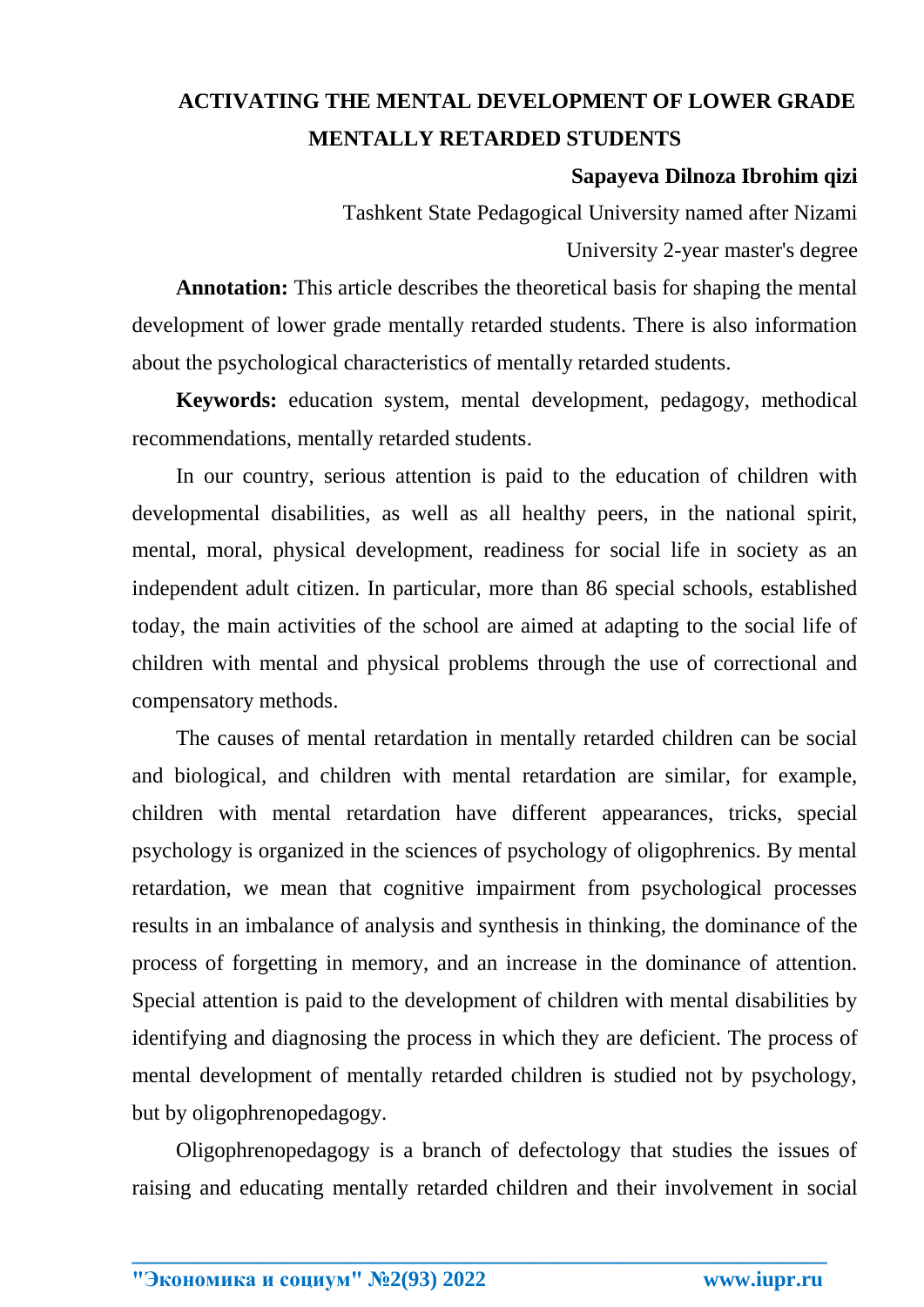life. Oligophrenia can be inherited, congenital, or acquired in infancy. In addition to mental retardation, height often does not grow normally, body proportions are distorted, head structure is incorrect, the child does not reach puberty on time or reaches puberty prematurely. Speech and movement are impaired, sensory function is altered, and sometimes seizures occur. Some patients are restless, others are restless.

The study of the psyche of mentally retarded children is a relatively wellstudied network among children with disabilities. But even this network has not been studied in detail in relation to the psyche of normal children. The possibility and necessity of learning for mentally retarded children is inextricably linked with the development of their education, medicine, especially psychiatry. In the late 18th and early 19th centuries, certain creative ideas about the treatment, upbringing, and education of mentally retarded children emerged and began to take shape. It should be noted that the issues of education of the mentally retarded began primarily with children with severe intellectual disabilities.

The activity of an oligophrenic pedagogue means teaching, imparting knowledge to students of secondary schools. In education, the role of the teacher expands, that is, the teacher not only imparts knowledge, but also imparts skills and abilities. Explains ways to acquire independent knowledge. At the same time, he directs and directs students' learning activities. Student activities are defined as the acquisition of a set of specific knowledge by students. Education and reading are inextricably linked. Acquisition of knowledge forms the basis of the educational process and determines its basic essence.

In the process of acquiring knowledge, skills and abilities, the cognitive processes of mentally retarded students are formed and their emotional and volitional qualities are developed. As a result, students' personal qualities such as interest in knowledge, work skills, diligence are improved, they are brought up as a whole, and their attitude to life is formed. Thus, education and upbringing in the auxiliary school is a single learning process. The teacher not only teaches but also educates the students. Education is focused on the development of the individual.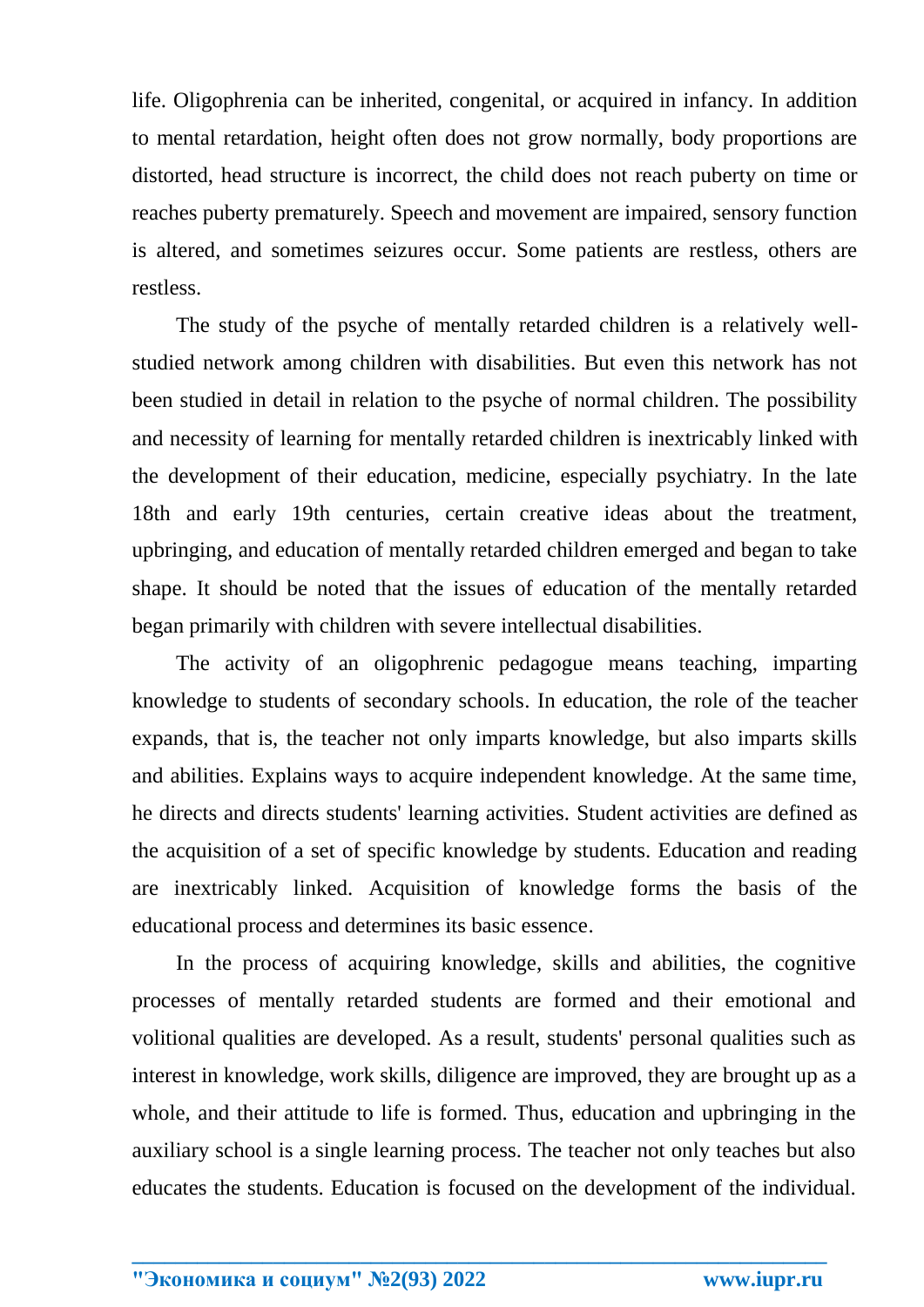The learning process is a complex process that ensures the unity of education, upbringing, maturity. The complexity of the relationship between education, upbringing, maturity is mainly determined by two factors. The first factor is the external conditions of the process of education and development, the second factor is the internal aspects of the process of education, upbringing and development, which are the age, individual and character characteristics of students. S.L.Rubinstein rightly said that external causes, impressions are influenced by internal conditions. Therefore, in the organization of the educational process, the teacher must take into account all their features, as well as their internal conditions, specific, individual characteristics of the child.

As a result of organic lesions of the central nervous system, sometimes there are pathological changes in the work of some analyzers. The sensory and cognitive characteristics of mentally retarded children are closely related to the underdevelopment of their thinking, speech and other mental processes. Comparisons of materials based on initial perception, simple generalizations are made. Therefore, the teacher should organize the activities of students in such a way that they understand the content of the material during the initial comprehension. The reader determines the level of children's understanding through questions. In some cases, expressiveness and emotional mood also play an important role in the acquisition of learning materials. On this basis, the perceived learning materials are understood.

## *A psychologist who arranges work with children with mental disabilities should follow these guidelines:*

- develop an individual work plan;
- $\triangle$  determine which mental process is slow, which process is active and dominant (with the help of a neurologist, neuropathologist and psychiatrist);
- $\triangle$  complex implementation of individual characteristics of the child;
- $\cdot$  regular monitoring of the child's psychological state (stress, tension, depression, etc.) and record in a notebook;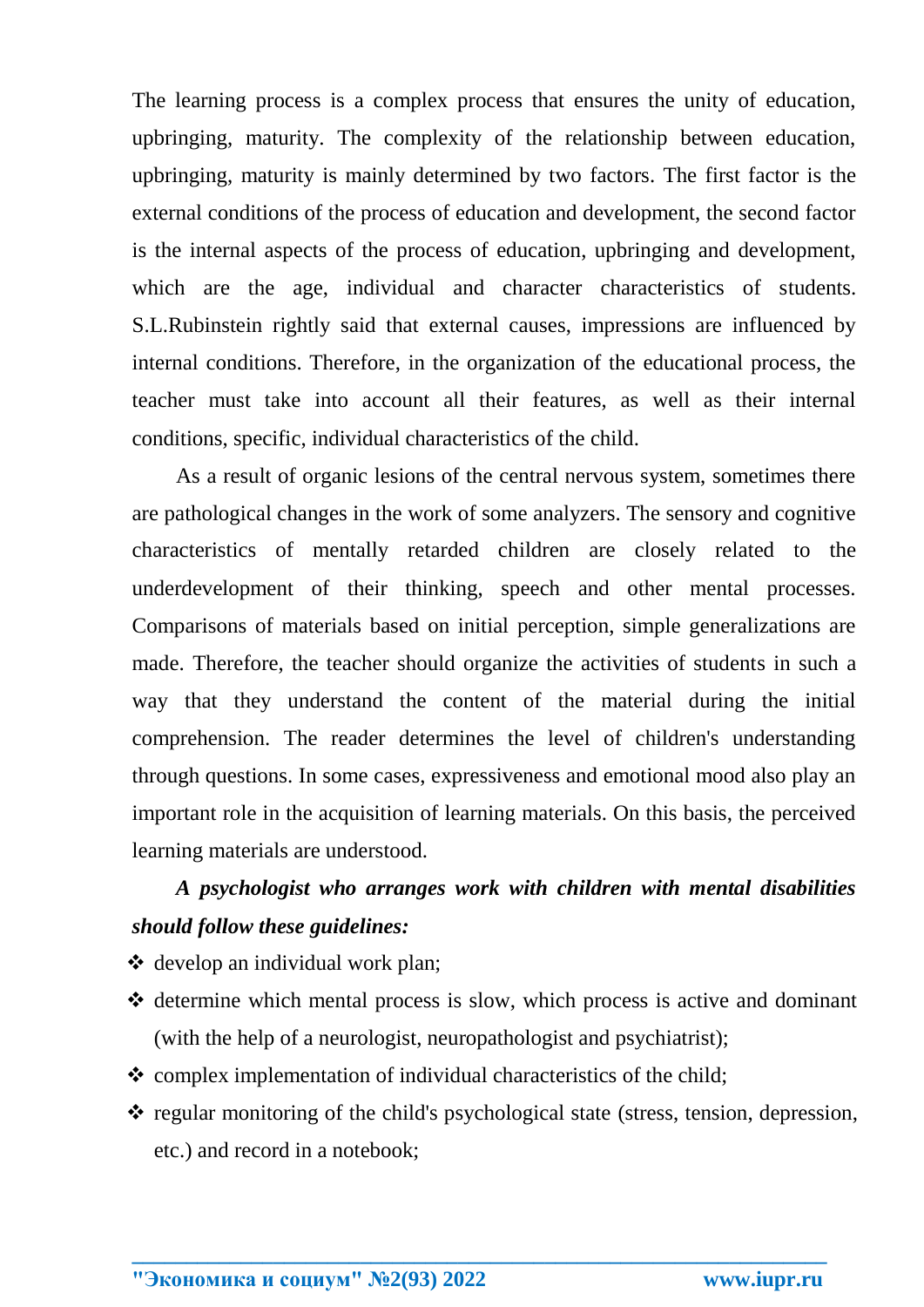- \* gradual transition from mobile games to mental games, as well as game-based diagnostics;
- Evaluate positive and negative changes in the child using psychological methods that explain their behavior;
- Shaping based on psychological changes and the consequences of change; The various trainings that affect the mental development are organized according to a strict plan from play, conversation and mornings and problematic situations in the scene, to influence the mental development of the child;
- Organization of evaluation and incentives based on the results of psychological processes;
- Applied study of children with mental disabilities from the point of view of differential (comparative) psychology;

We have mentioned above the main direction of organizing the services of a psychologist working with children with mental disabilities. In fact, it is natural that each of them is divided into directions. When organizing the work of a psychologist, it is necessary to take a scientific approach to it and focus on complex analysis. Mental and physical retardation is sometimes milder, mainly due to the immaturity of the emotional, willpower area. This is manifested in the inability to concentrate on the tasks. In other cases, the above-mentioned shortcomings are accompanied by a certain lag in the development of thinking. All of these features are often exacerbated by shortcomings in education. But despite all the differences, these children have common features, which are typical of children younger than themselves. Lagging behind in mental and physical development allows them to respond in a timely manner with the right pedagogical and psychological methods, and then make up for the shortcomings in their condition. A special action plan will be developed for such children, with general reinforcing treatment, a relaxed regimen, and individual behavioral interventions in the learning process. The positive and strongest aspects of children's personalities: activity, well-developed speech, fine motor skills, fullness of intellectual abilities are used. The psychologist should be in close contact with the parents of the